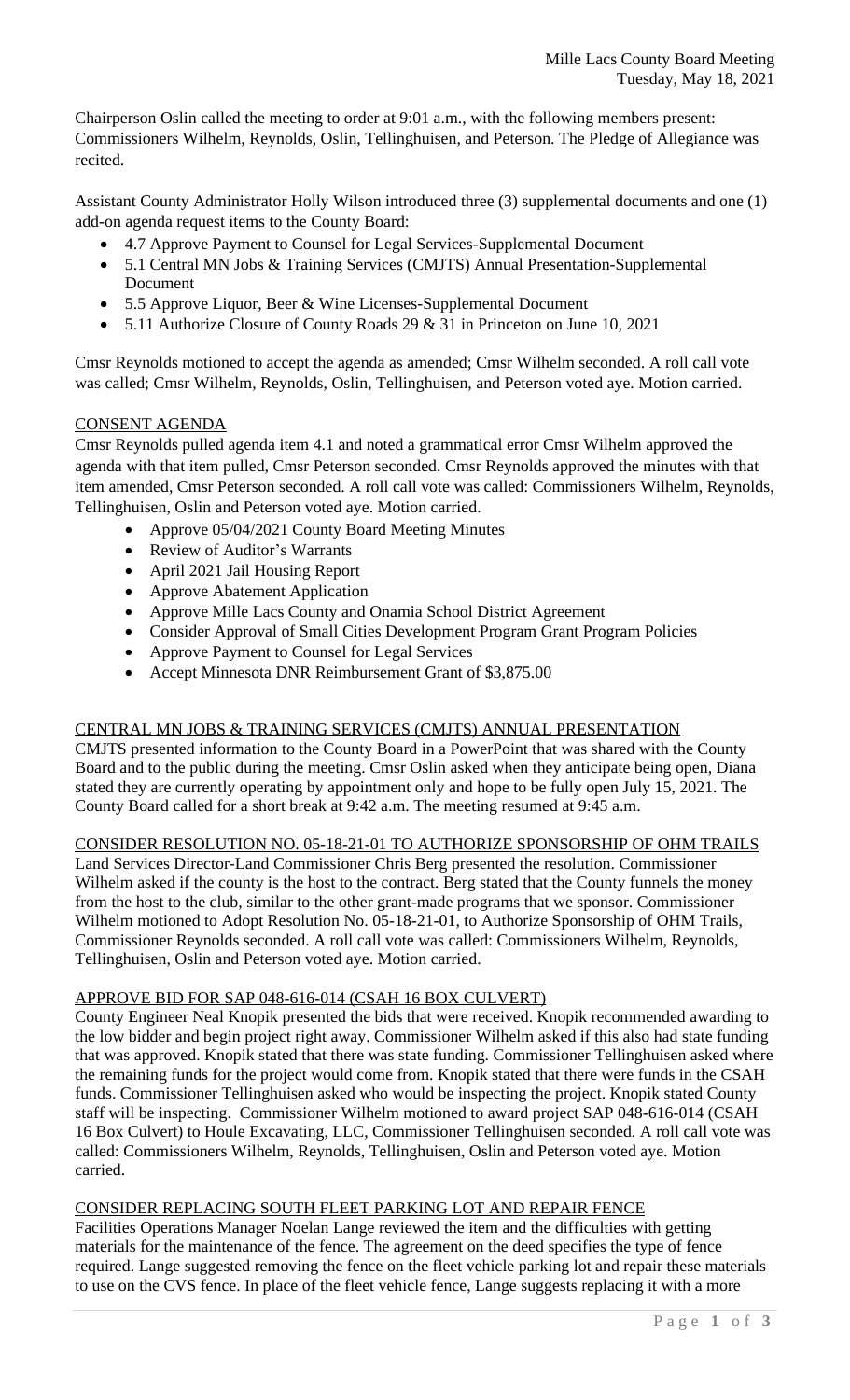durable chain link fence due to lower price and maintenance. This agenda item requests two actions: replace one fence and repair the other. Commissioner Oslin asked what the cost would be for both items. Lange stated that the Capital Plan allowed for \$7,000 and the rest would come out of the maintenance budget. Commissioner Reynolds asked about the timeline for the repairs/replacement. Lange stated that the project would begin by the end of June. Commissioner Wilhelm motioned to approve Replacing South Fleet Parking Lot Fence and Repair Fence, Commissioner Reynolds seconded. A roll call vote was called: Commissioners Wilhelm, Reynolds, Tellinghuisen, Oslin and Peterson voted aye. Motion carried.

## APPROVE LIQUOR, BEER & WINE LICENSES

County Auditor Treasurer Eric Bartusch reviewed the add-on documentation. Commissioner Tellinghuisen motioned to approve the Liquor, Beer & Wine Licenses, Commissioner Wilhelm seconded. Roll call vote was called; Commissioners Wilhelm, Reynolds, Tellinghuisen, Oslin and Peterson voted aye. Motion carried.

# CONSIDER COUNTY COORDINATOR POSITION DESCRIPTION

Assistant County Administrator Holly Wilson reviewed the item. Oslin asked for clarification on the grade of pay, Wilson responded. Commissioner Reynolds motioned to approve the County Coordinator Position Description; Commissioner Wilhelm seconded. A roll call vote was called: Commissioner Peterson voted nay, Commissioners Wilhelm, Reynolds, Tellinghuisen and Oslin voted aye. Motion carried.

#### CONSIDER RESOLUTION NO. 05-18-2021-02 ABANDONING COUNTY ADMINISTRATOR PLAN OF GOVERNMENT

Assistant County Administrator Holly Wilson noted the agenda item number is incorrect but the resolution number is correct. Wilson presented the two resolution options. Discussion took place regarding the two resolutions. Commissioner Wilhelm motioned to Adopt Resolution B with 3 resolves to move immediately to County Coordinator plan of government, Commissioner Tellinghuisen seconded. County Attorney Joe Walsh noted the Board needs to consider who they will be appointing. Commissioner Reynolds asked if it has to be someone from the county. Walsh responded that it can be an employee/officer of the county but it does not have to be. A roll call vote was called: Commissioner Peterson voted nay, Commissioners Wilhelm, Reynolds, Tellinghuisen and Oslin voted aye.

Walsh noted the resolution was passed appointing Holly Wilson and she has declined. Walsh stated that a contract would need to be created if the appointed Coordinator was someone outside of the County. Commissioner Reynolds suggested appointing Lisa Herges as the Interim County Coordinator. Walsh stated he had called Lisa Herges to confirm if she would accept the position and Lisa stated she would accept on a temporary interim basis. The contract would need to be on a separate agenda. Discussion took place on an emergency meeting. Commissioner Wilhelm motioned for an Emergency Board Meeting on Friday, May 21 at 8:00am, Commissioner Reynolds seconded. A roll call vote was called: Commissioners Wilhelm, Reynolds, Tellinghuisen, Oslin and Peterson voted aye. Motion carried.

Wilson also stated she thought it was important to inform the Board that she will be submitting her resignation today with her last day of employment being June 18.

### CONSIDER REAPPOINTMENT OF COUNTY ENGINEER PURSUANT TO MINNESOTA STATUTE 163.07

Assistant County Administrator Holly Wilson reviewed the 4-year term required by statute, this appointment is required in May of the year in which the term expires and the current term expires July, 2021. Commissioner Reynolds motioned to approve the Reappointment of County Engineer Pursuant to Minnesota Statute 163.07, Commissioner Peterson seconded. A roll call vote was called: Commissioner Tellinghuisen voted nay, Commissioners Wilhelm, Reynolds, Oslin and Peterson voted aye. Motion carried.

### CONSIDER REVISED COUNTY AUDITOR-TREASURER POSITION DESCRIPTION

Assistant County Administrator Holly Wilson reviewed the revision. The Personnel Policy allows an appeal of reclassifications; the appeal was successful and the grade changed from Grade R to a Grade S as recommended by the County's consultant. Commissioner Wilhelm asked for clarification on the changes, Wilson stated the consultant requires documentation as part of this request. Financial pieces included in the position and diversity of duties were listed as the reason for consultant changes based on the appeal. Commissioner Peterson motioned to approve the Revised County Auditor-Treasurer Position Description with an effective date of April 20, 2021; Commissioner Reynolds seconded. A roll call vote